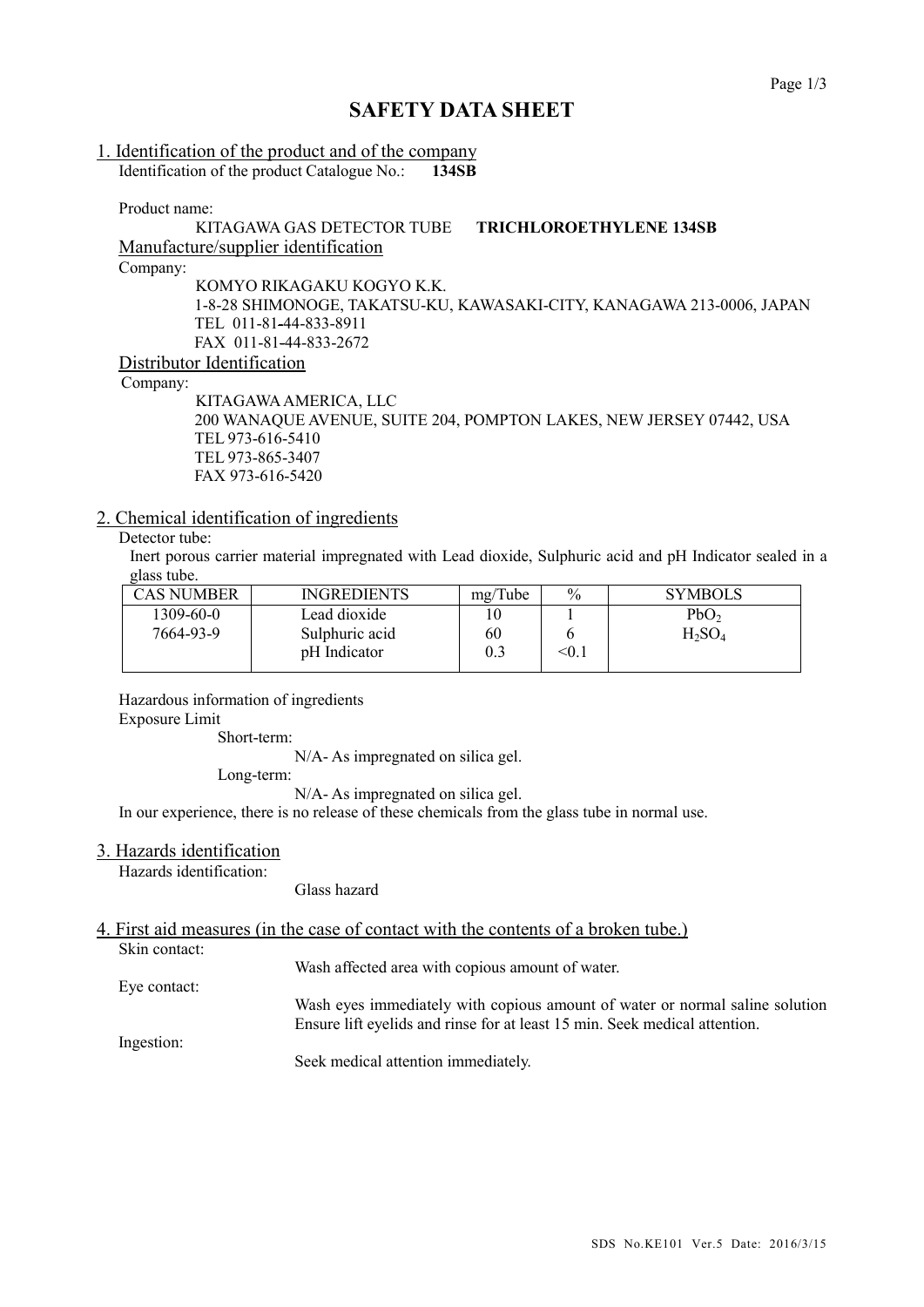| 5. Fire fighting measures<br>Flash point:              |                                                                                                                                                                |  |
|--------------------------------------------------------|----------------------------------------------------------------------------------------------------------------------------------------------------------------|--|
| Extinguishing media:                                   | Non-combustible                                                                                                                                                |  |
| Special fire fighting Procedures:                      | All known extinguishants can be used.<br>None                                                                                                                  |  |
| Unusual fire & Explosion hazards:                      |                                                                                                                                                                |  |
|                                                        | Negligible fire hazard when exposed to heat or flame.                                                                                                          |  |
| 6. Accidental release measures<br>Personal protection: |                                                                                                                                                                |  |
|                                                        | Do not pick up broken glass with bare hands if the tube is broken. Cover with<br>inert absorbent such as vermiculite. Sweep up and contain for waste disposal. |  |
| <u>7. Handling and storage</u><br>Handling & use:      |                                                                                                                                                                |  |
|                                                        | Ensure the instructions for use are followed. Safety glasses and gloves should be<br>worn to prevent injury from splintering glass.                            |  |
| Storage:                                               | Keep away from direct sunlight and store at 0-10 degree C.                                                                                                     |  |
| <u>8. Exposure control/personal protection</u>         |                                                                                                                                                                |  |
| Respiratory protection:<br>Ventilation:                | Not applicable                                                                                                                                                 |  |
|                                                        | Not applicable                                                                                                                                                 |  |
| Other protective equipment:                            | Safety glasses and gloves                                                                                                                                      |  |
| 9. Physical/Chemical properties                        |                                                                                                                                                                |  |
| Appearance:                                            | Grey solid layer and Yellow solid layers sealed in a glass tube.                                                                                               |  |
| Boiling point:<br>Melting point:                       | Not applicable                                                                                                                                                 |  |
| Specific gravity $(H_2O=1)$ :                          | Not applicable                                                                                                                                                 |  |
|                                                        | Not applicable                                                                                                                                                 |  |
| Evaporation rate (BuOAc=1):                            | Not applicable                                                                                                                                                 |  |
| Solubility in water:                                   | Not applicable                                                                                                                                                 |  |
| Vapour pressure:                                       | Not applicable                                                                                                                                                 |  |
| Vapour density:                                        | Not applicable                                                                                                                                                 |  |
| 10. Stability and Reactivity<br>Stability:             |                                                                                                                                                                |  |
| Incompatibilities:                                     | Stable at under ambient temperatures and pressures.                                                                                                            |  |
| Hazardous decomposition products:                      | Not applicable<br>None                                                                                                                                         |  |
| Hazardous polymerization:                              | None                                                                                                                                                           |  |